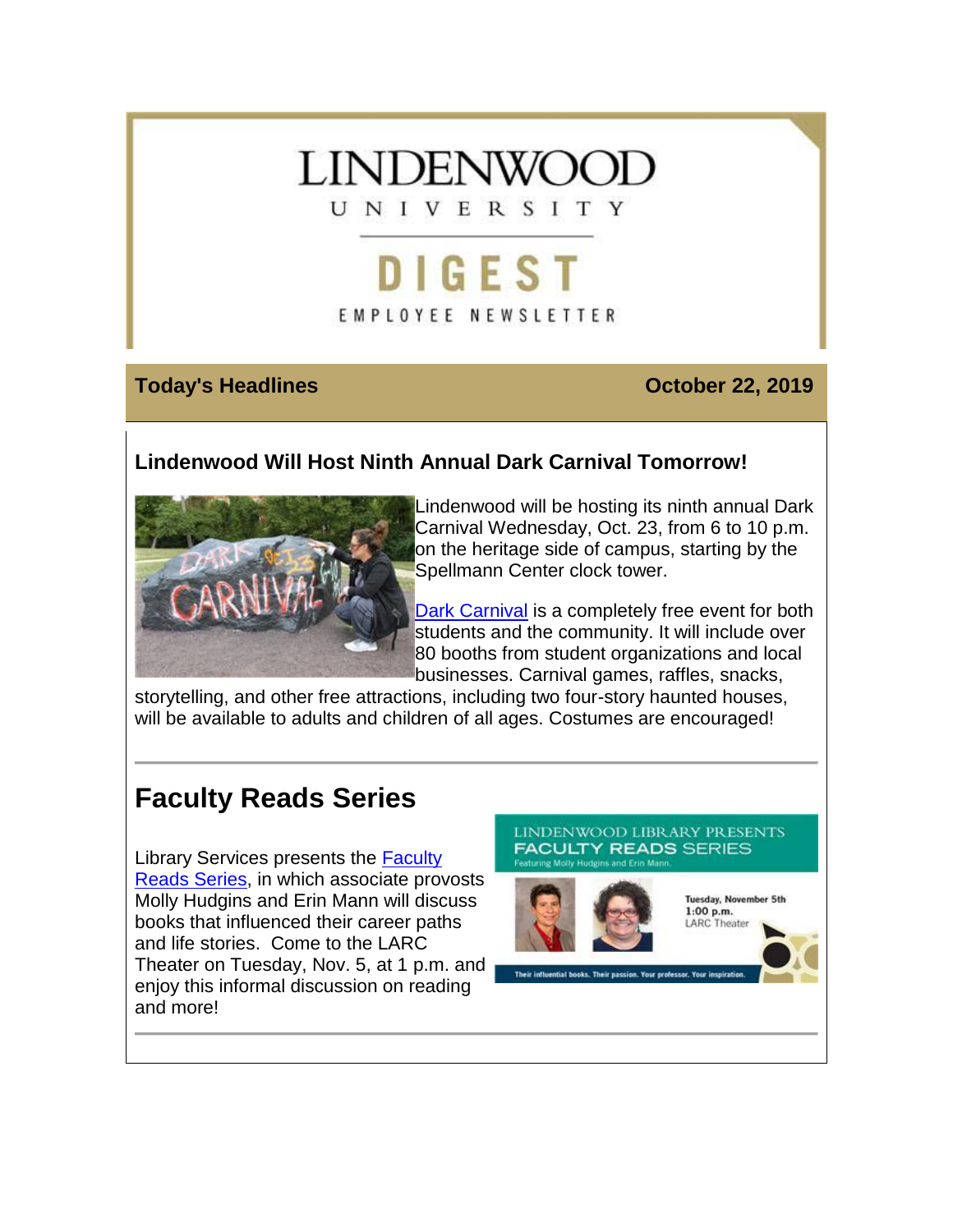# **National Novel Writing Month**

Do you have 50,000 words that need a home? Join National Novel Writing Month in November. All writers are welcome. There will be five writing sessions, with virtual options as well! [Get more information.](https://hes32-ctp.trendmicro.com/wis/clicktime/v1/query?url=https%3a%2f%2fcustapp.marketvolt.com%2flink%2fwAFpEGs5zg%3fCM%3d1408938776%26X%3d70525052&umid=087a5ad9-9277-4847-8b26-625ba028f272&auth=bc7ac43e330fa629f0cfb11786c85e83c10d06b8-cb9ec66c84afa8742b8c8ac8a0de99a2f2d1687b)



Friday, Nov. 1, 10 a.m. - 2 p.m., Kickoff, LARC Atrium 4 - 8 p.m., Virtually using Discord App

Thursday, Nov. 7, 4 - 8 p.m., Writing Session, #333 LARC - Writing Center Tuesday, Nov 12, 4 - 8 p.m., Writing Session, #333 LARC - Writing Center Tuesday, Nov. 19, 4 - 8 p.m., Writing Session, #333 LARC - Writing Center Tuesday, Nov. 26, 4 - 8 p.m., Virtually using Discord App

Lindenwood University's English department, MFA Program, and Writing Center host community writing events open to all writers. [Join the NaNoWriMo forum.](https://hes32-ctp.trendmicro.com/wis/clicktime/v1/query?url=https%3a%2f%2fcustapp.marketvolt.com%2flink%2fCZF52pCR2B%3fCM%3d1408938776%26X%3d70525052&umid=087a5ad9-9277-4847-8b26-625ba028f272&auth=bc7ac43e330fa629f0cfb11786c85e83c10d06b8-fa7d0675d243d0e80ad33ff4e12ad8aacd78008b)

# **Specific Ticket Pricing Available for Songs in the Attic**



The Scheidegger Center is offering faculty and staff a 50-percent discount on select tickets to [Songs in](https://hes32-ctp.trendmicro.com/wis/clicktime/v1/query?url=https%3a%2f%2fcustapp.marketvolt.com%2flink%2fxGdmHTw7lf%3fCM%3d1408938776%26X%3d70525052&umid=087a5ad9-9277-4847-8b26-625ba028f272&auth=bc7ac43e330fa629f0cfb11786c85e83c10d06b8-3ab1b14968f96523247395c8c1d910d9bd3d9fec) The Attic – The Music of Billy Joel! This Oct. 26 performance, starring Long Island's David Clark, weaves through almost 50 years of hits celebrating the legendary Billy Joel. Join us for an evening you won't want to miss!

With the discount, tickets will be available for as low as \$14.75! To secure your tickets, visit the box office located inside the J. Scheidegger Center for the Arts or call the box office at 636-949-4433.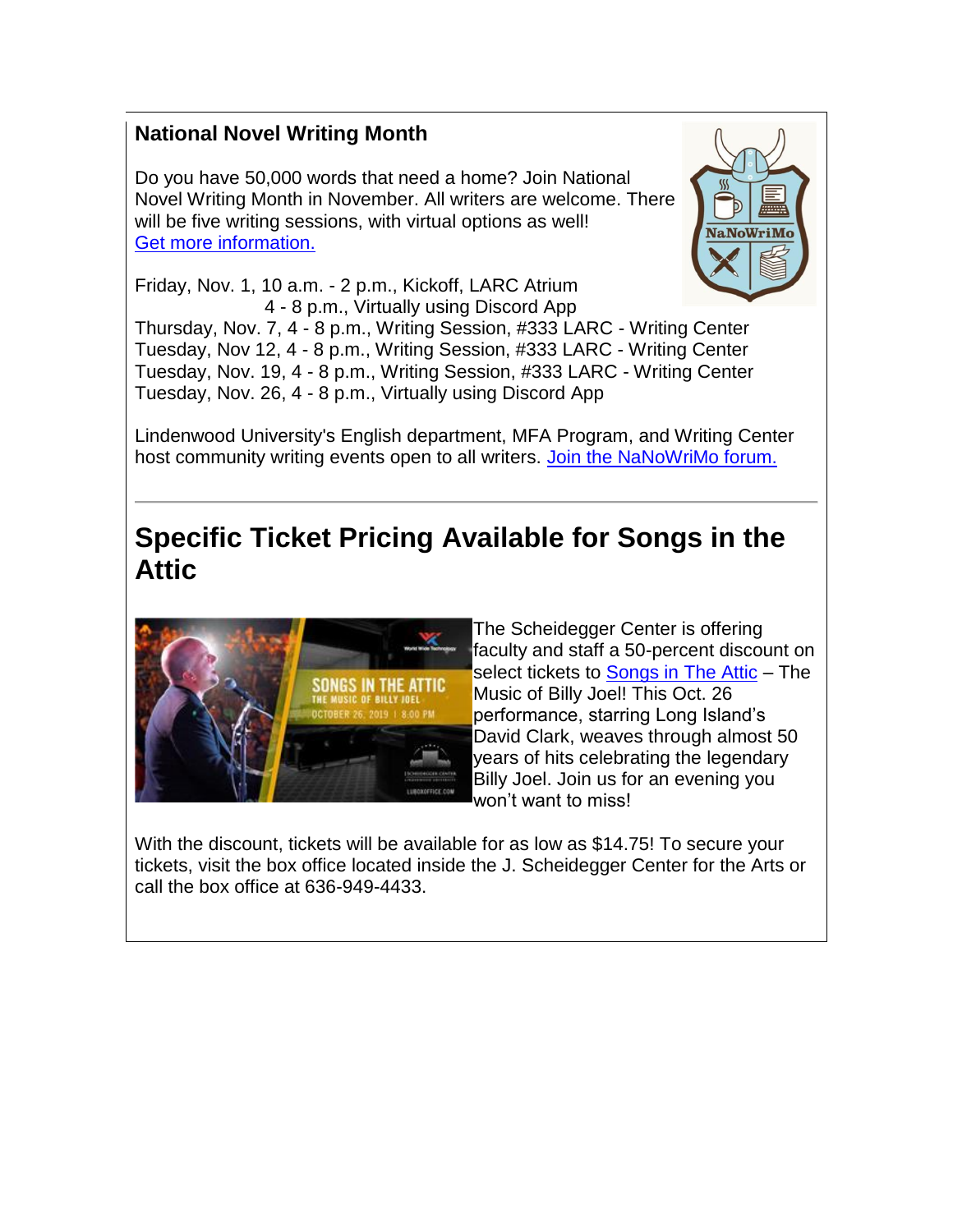

Today's Q2 Moment recognizes Matthew Kertzman from the School of Education. One of Matthew's colleagues in Academic Services said this:

"Anytime I need a room-change sign hung, I enlist someone in the building or make the trip myself. This means drop everything and get it hung now. The first week of class Matthew hung eight signs. I don't mean all eight at one time, I mean he got up from his desk eight times to hang room change signs on the third floor of Roemer. This saved me about 4 hours of running back and forth from LARC to Roemer AND he was happy to help. He has graciously done this for me since I moved to the LARC over a year ago."

Thank you, Matthew. We can all learn from your Q2 service mastery and your physical fitness—running to the third floor of Roemer is quite a workout! The school of education is lucky to have your support, and we are all thankful to count you as part of our Lindenwood team.

-Q2 Team

[Submit your own Q2 Moment](https://hes32-ctp.trendmicro.com/wis/clicktime/v1/query?url=https%3a%2f%2fcustapp.marketvolt.com%2flink%2fHxMfiZrweB%3fCM%3d1408938776%26X%3d70525052&umid=087a5ad9-9277-4847-8b26-625ba028f272&auth=bc7ac43e330fa629f0cfb11786c85e83c10d06b8-98ef094ce1fc14b54205d37dc10ee8c0b892e7ab)!

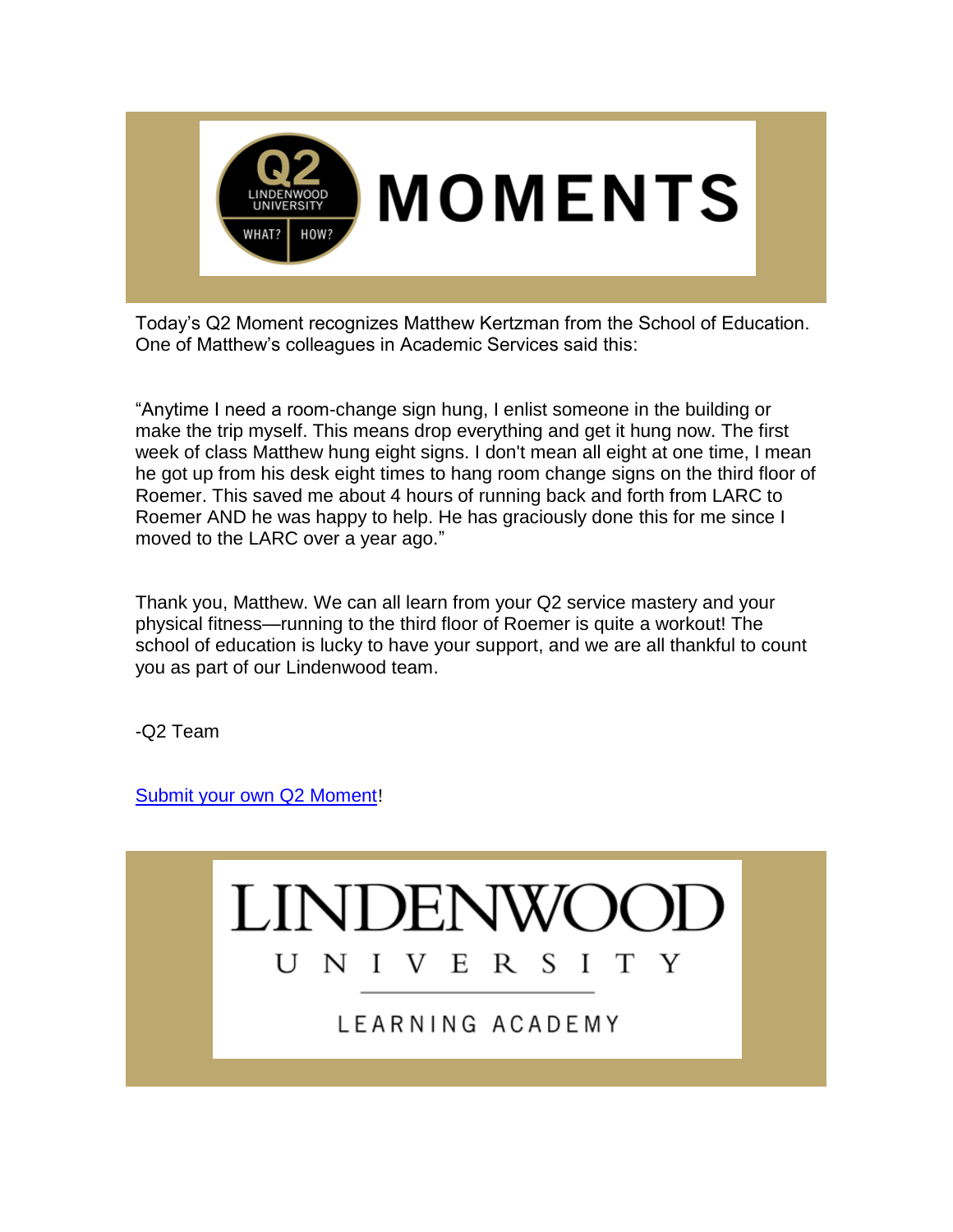Faculty Fellows, Drs. Robyne Elder and Lynda Leavitt, host a podcast called, "WOW! I want to take that class!" and if you have not taken the time to check it out, you should!

They have over 175 downloads worldwide! There are so many great courses here at Lindenwood University, designed by our faculty, it's time we share and learn from each other! Their two latest episodes are now available on the [Learning Academy](https://hes32-ctp.trendmicro.com/wis/clicktime/v1/query?url=https%3a%2f%2fcustapp.marketvolt.com%2flink%2fGvMkhels1M%3fCM%3d1408938776%26X%3d70525052&umid=087a5ad9-9277-4847-8b26-625ba028f272&auth=bc7ac43e330fa629f0cfb11786c85e83c10d06b8-646f8acf67b2201b2a10f6feaede2c6286881eee)  [webpage.](https://hes32-ctp.trendmicro.com/wis/clicktime/v1/query?url=https%3a%2f%2fcustapp.marketvolt.com%2flink%2fGvMkhels1M%3fCM%3d1408938776%26X%3d70525052&umid=087a5ad9-9277-4847-8b26-625ba028f272&auth=bc7ac43e330fa629f0cfb11786c85e83c10d06b8-646f8acf67b2201b2a10f6feaede2c6286881eee) Robert Talbott, assistant professor of information systems, discusses how his Business Analytics course teaches ways corporations use data from consumers. Dr. Annie Alameda, professor of physical education & Dr. Jessica Randolph, assistant professor of exercise science, discuss



ways their students are learning about health and fitness outside the classroom.

### **Thinking about applying to be a Faculty Fellow, but need some help with ideas?**

Fellow projects take many forms. Here are some ideas for project deliverables: Observation/mentorship networks One-on-one consulting Blog/vlog/podcast **Webinars Workshops** Train-the-trainers model Online discussion community Conference or exhibition Design an app or some other kind of tool Interviews/profiles (internal and external figures) Game or competition On-demand resources (e.g., a step-by-step guide, individual exercises, etc.) Teaching modules Facilitated discussions Self-paced online course Communication campaign Experiential Learning (e.g., externship agreement, site visits, service learning) Immersive experiences (simulations, augmented or virtual reality) New process, model, or framework and resources to support people learning/implementing it Speaker series Research report and presentation(s) Proposal for innovation on campus **Website** Archive or database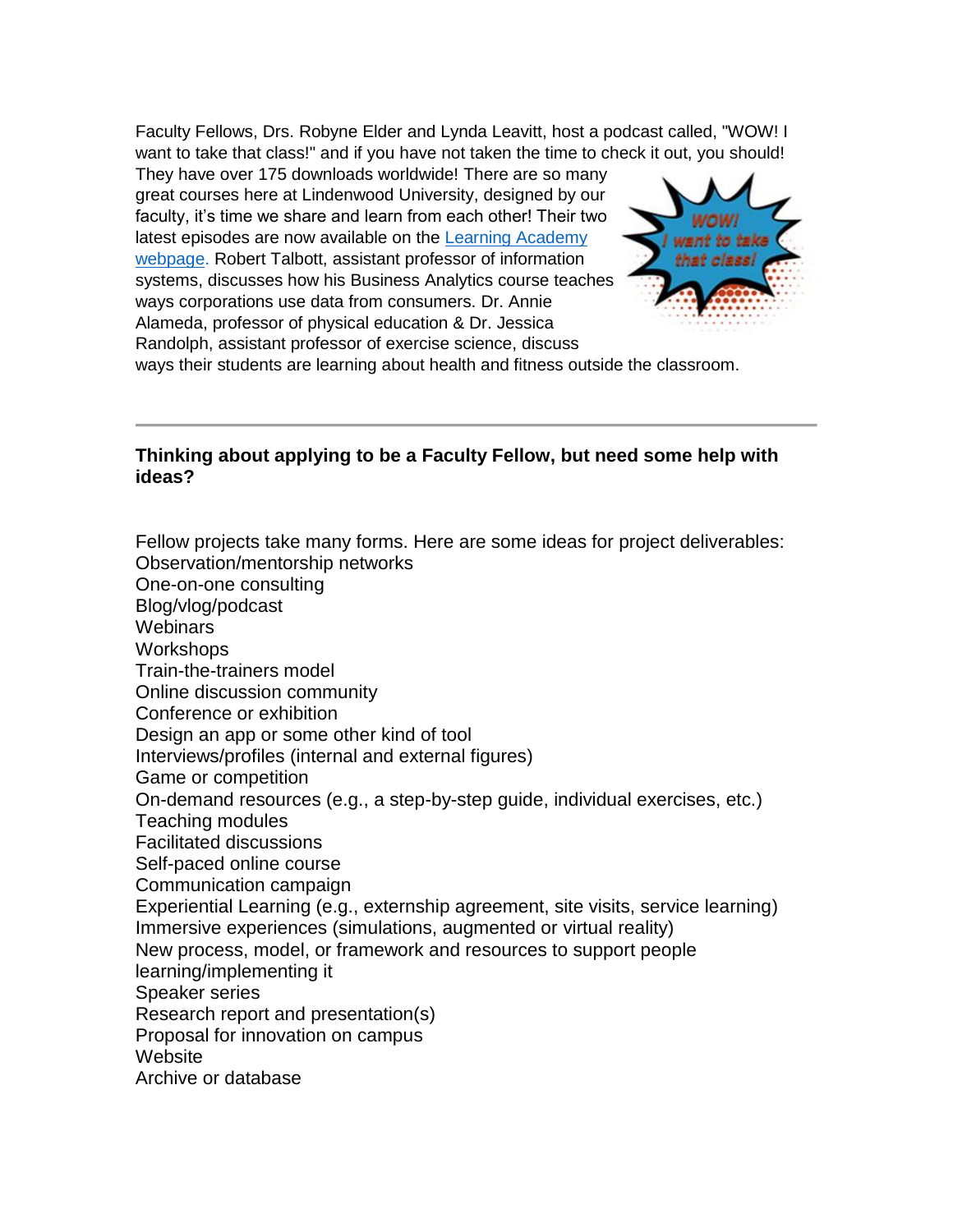If you have an interest in becoming a Faculty Fellow and would benefit from talking with someone about the program or your ideas, please contact [Erin](mailto:emann@lindenwood.edu)  [Mann,](mailto:emann@lindenwood.edu) [Kristen Norwood,](mailto:knorwood@lindenwood.edu) or [Brittany Brown.](mailto:bbrown@lindenwood.edu) The Faculty Fellow application is available in Workday.

#### **Service Learning Course Design Strategies**

Oct. 21, from 3-4:30 p.m., LARC (Rm. 009) In this session, learn how to develop a course syllabus utilizing service learning, structure meaningful service learning activities and outcomes, and articulate expectations with community partners and students. Best practice examples will also be provided. [Click here](https://hes32-ctp.trendmicro.com/wis/clicktime/v1/query?url=https%3a%2f%2fcustapp.marketvolt.com%2flink%2fERrkaTtfBn%3fCM%3d1408938776%26X%3d70525052&umid=087a5ad9-9277-4847-8b26-625ba028f272&auth=bc7ac43e330fa629f0cfb11786c85e83c10d06b8-9eed347b6052ce3d5eea3ea6d2b7576eeda0cd4a) to register.

#### **How Faculty Can Include and Encourage Student Research: A Panel Discussion**

Oct. 22, from 3-4 p.m., LARC (Rm. 009)

Dr. Michelle Whitacre, Faculty Fellow for student engagement, hosts faculty from various departments who will share how they engage students in research in their courses. Topics of discussion will include designing projects, making projects manageable, the IRB process, and helping students present or publish their work. Please join us for this insightful discussion! Cookies and coffee will be provided. [Click here](https://hes32-ctp.trendmicro.com/wis/clicktime/v1/query?url=https%3a%2f%2fcustapp.marketvolt.com%2flink%2ffIf3BIEyoT%3fCM%3d1408938776%26X%3d70525052&umid=087a5ad9-9277-4847-8b26-625ba028f272&auth=bc7ac43e330fa629f0cfb11786c85e83c10d06b8-c5d0c4755db1d3e02af867c391b8fc646c542f6f) to register.

#### **Using Socially Just Assessment to Inform Institutional Policies**

Oct. 23, from 1-3 p.m., Harmon Hall (Rm 233)

Dr. Marjorie Dorimé-Williams, assistant professor of educational policy studies at the University of Missouri- Columbia will present, "Using Socially Just Assessment to Inform Institutional Policies". This workshop will provide tools and information that focus on (a) how to use data to support diverse student constituencies, and (b) how to supplement current assessment data collection and analysis strategies with additional designs that show promise for promoting inclusion. [Click Here](https://hes32-ctp.trendmicro.com/wis/clicktime/v1/query?url=https%3a%2f%2fcustapp.marketvolt.com%2flink%2f6zbqVRDA57%3fCM%3d1408938776%26X%3d70525052&umid=087a5ad9-9277-4847-8b26-625ba028f272&auth=bc7ac43e330fa629f0cfb11786c85e83c10d06b8-b0fd4303955aa133d557591ce15cc21393ab998f) to register.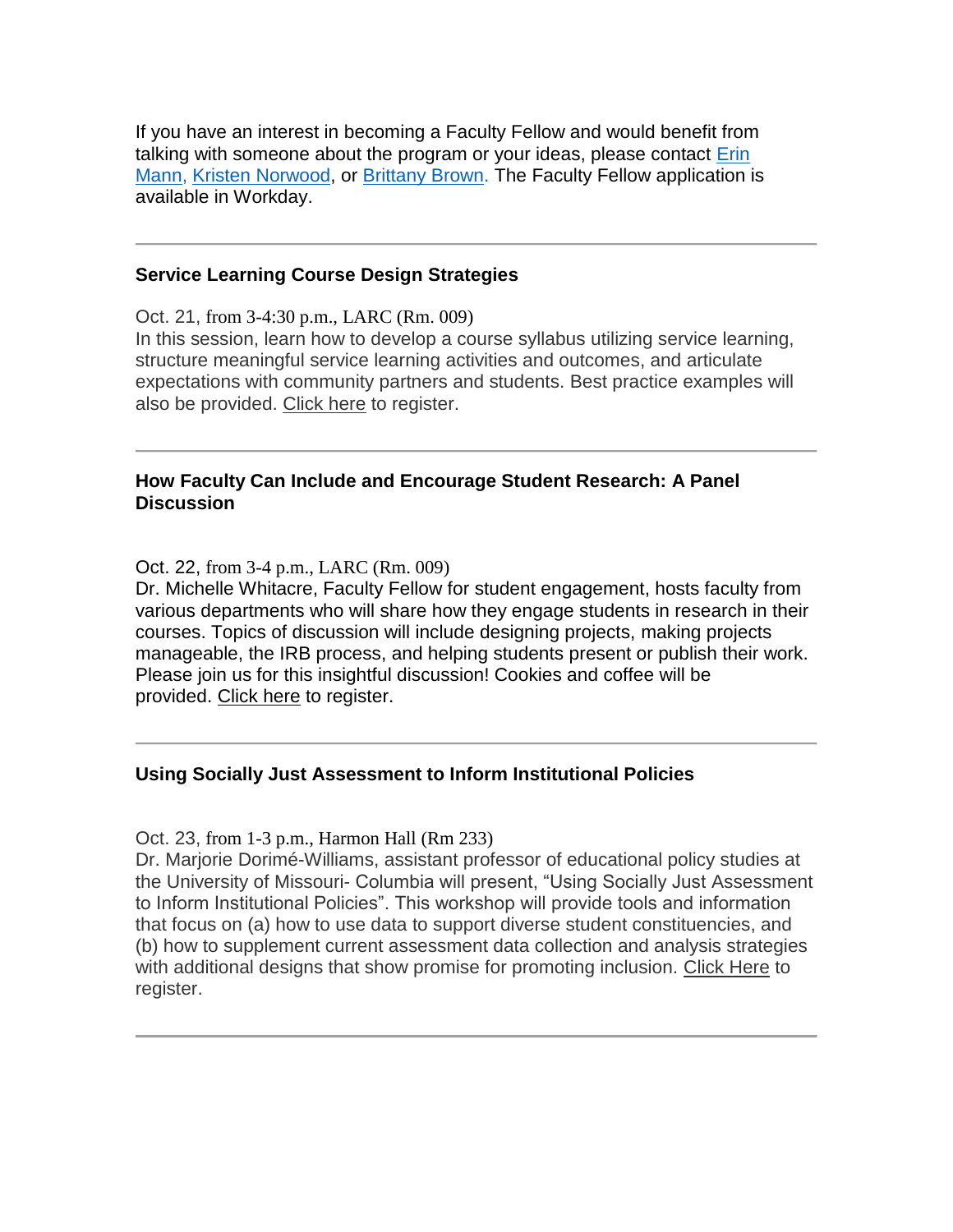#### **Upcoming Learning Academy Events:** [Click Here](https://hes32-ctp.trendmicro.com/wis/clicktime/v1/query?url=https%3a%2f%2fcustapp.marketvolt.com%2flink%2f8cmi7giviy%3fCM%3d1408938776%26X%3d70525052&umid=087a5ad9-9277-4847-8b26-625ba028f272&auth=bc7ac43e330fa629f0cfb11786c85e83c10d06b8-5e8c81de03460e7d492aa76f71f561679f62ee8e) to Register

- **Addressing Power and Privilege with the Assessment of Student Learning:** Nov. 7, from 1:30-3:30 p.m., Harmon Hall (Rm. 217)
- **Diversity Dialogue:** Gender Equity in Athletics: Nov. 7, from 3:30-4:30 p.m., LARC (Rm. 09)

#### **Excused Absences**

Excused absences for a class field trip Friday, Oct. 25 from 8 a.m. to 12 p.m. Contact **[Nichole Torbitzky](mailto:ntorbitzky@lindenwood.edu)** with any questions.

Daniels, Taylor Essick, Cameron Everman, Skylar M Hartz, Olivia **Hetz, Lauren Kurpiewski, Eric B** Morse, John R **Novak, Clemens** Piepmeier, Katelyn Richmond, Mackenzie Routh, Olivia **Schaeffer, Madeline** Routh, Olivia Teeter, Sarina Tilley, Matthew Wallen, Alexis S Wenig, Lydia **Yirefu, Melatework** Young, Abigail E

## **Volunteer Opportunities and Sign-ups**

- Dec. 13 Commencement, 7 p.m. Earn a \$100 stipend and cheer on our graduates. RSVP to [CHannar@lindenwood.edu](mailto:CHannar@lindenwood.edu) by Nov 1.
- Dec. 14 Commencement, 10 a.m. Earn a \$100 stipend and cheer on our graduates. RSVP to [CHannar@lindenwood.edu](mailto:CHannar@lindenwood.edu) by Nov 1.

### **Upcoming Events and Deadlines**

 Oct 23 - Flash Forms Festival: Ghost Stories, 7-8:30 p.m. McCluer Hall Lounge, For more information, email [jpas@lindenwood.edu](mailto:jpas@lindenwood.edu)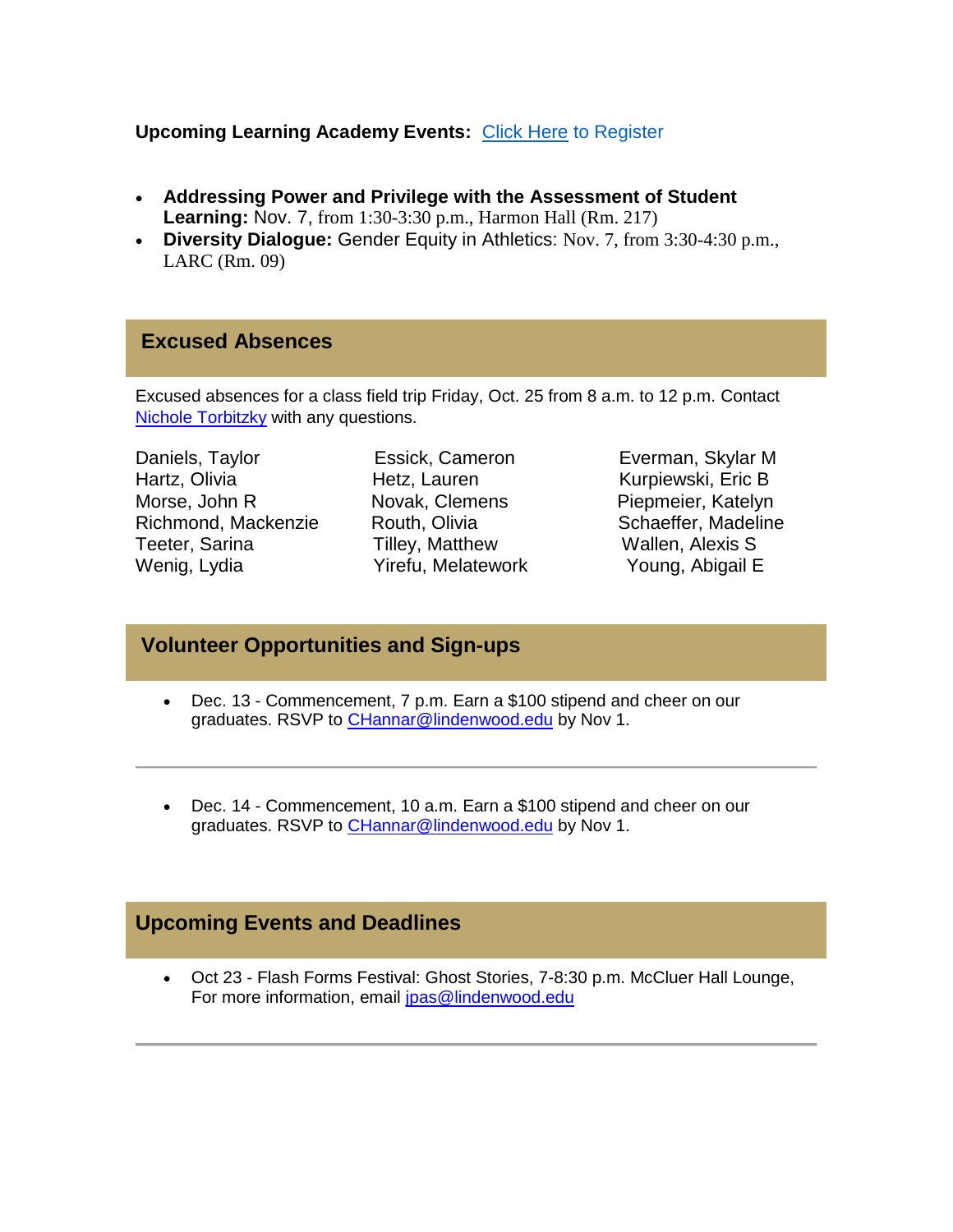- Oct 24 [Kaja Renkas and International Poster Design Gallery Talk,](https://hes32-ctp.trendmicro.com/wis/clicktime/v1/query?url=https%3a%2f%2fcustapp.marketvolt.com%2flink%2fs7ebmT9IMk%3fCM%3d1408938776%26X%3d70525052&umid=087a5ad9-9277-4847-8b26-625ba028f272&auth=bc7ac43e330fa629f0cfb11786c85e83c10d06b8-40c86073e5eba77ca57edadc9737807827624e95) 6-9 p.m., The Boyle Family Gallery
- Oct. 25 [Nick of Time Players Improv Show,](https://hes32-ctp.trendmicro.com/wis/clicktime/v1/query?url=https%3a%2f%2fcustapp.marketvolt.com%2flink%2fmUFdZnF8Rg%3fCM%3d1408938776%26X%3d70525052&umid=087a5ad9-9277-4847-8b26-625ba028f272&auth=bc7ac43e330fa629f0cfb11786c85e83c10d06b8-9057da28ebca834c3b5992ebc8b31da108394b96) Lindenwood's Improv Troupe, and Halloween Improv Show, 7 p.m. at the Lindenwood Cultural Center. Admission is free.
- Oct. 25 Financial Fitness for Life Workshop, Alice E. Ackermann Welcome Center, Belleville Campus, 9 a.m. - 2 p.m. [Get More Information,](https://hes32-ctp.trendmicro.com/wis/clicktime/v1/query?url=https%3a%2f%2fcustapp.marketvolt.com%2flink%2fVCC5EY1dfK%3fCM%3d1408938776%26X%3d70525052&umid=087a5ad9-9277-4847-8b26-625ba028f272&auth=bc7ac43e330fa629f0cfb11786c85e83c10d06b8-6f26ed840d28f461bb81366f9aa2050dfb31f79e) [RSVP](https://hes32-ctp.trendmicro.com/wis/clicktime/v1/query?url=https%3a%2f%2fcustapp.marketvolt.com%2flink%2fFFrE62mhnu%3fCM%3d1408938776%26X%3d70525052&umid=087a5ad9-9277-4847-8b26-625ba028f272&auth=bc7ac43e330fa629f0cfb11786c85e83c10d06b8-6eb218604f13668e5336853fa286fd68ca9e2a73) by Oct. 18.
- Nov. 5 [Discover Your Network,](https://hes32-ctp.trendmicro.com/wis/clicktime/v1/query?url=https%3a%2f%2fcustapp.marketvolt.com%2flink%2fFh65BpdCYh%3fCM%3d1408938776%26X%3d70525052&umid=087a5ad9-9277-4847-8b26-625ba028f272&auth=bc7ac43e330fa629f0cfb11786c85e83c10d06b8-4b008242c4810cc2fc758d71d0a64150a1119add) Anheuser-Busch Leadership Room at the Spellmann Center, 6-8 p.m., [RSVP](https://hes32-ctp.trendmicro.com/wis/clicktime/v1/query?url=https%3a%2f%2fcustapp.marketvolt.com%2flink%2fFh65BpdCYh%3fCM%3d1408938776%26X%3d70525052&umid=087a5ad9-9277-4847-8b26-625ba028f272&auth=bc7ac43e330fa629f0cfb11786c85e83c10d06b8-4b008242c4810cc2fc758d71d0a64150a1119add)
- Nov 8 Lindenwood Learning Academy Faculty Fellowship applications are due. Applications may be found in Workday. Questions may be directed to [LearningAcademy@lindenwood.edu](mailto:LearningAcademy@lindenwood.edu) or [emann@lindenwood.edu](mailto:emann@lindenwood.edu)
- Nov. 8 [Memorial service for Dr. Greg Anderson,](https://hes32-ctp.trendmicro.com/wis/clicktime/v1/query?url=https%3a%2f%2fcustapp.marketvolt.com%2flink%2fvcRs99VHf4%3fCM%3d1408938776%26X%3d70525052&umid=087a5ad9-9277-4847-8b26-625ba028f272&auth=bc7ac43e330fa629f0cfb11786c85e83c10d06b8-698e761f354ded4372bfa9cd3ad79a1fb3368b0a) 3 p.m., Lindenwood University Cultural Center
- Nov. 11 Veterans Day Luncheon, 12-1 p.m., Hyland Arena VIP Room, to RSVP, email [agoellner@lindenwood.edu.](mailto:agoellner@lindenwood.edu)
- Nov 20 Second-Generation Holocaust Survivors, LARC Theatre, 4-5 p.m. Panel of three speakers will share their experiences growing up as children of Holocaust survivors.

[See the full list of upcoming events](https://hes32-ctp.trendmicro.com/wis/clicktime/v1/query?url=https%3a%2f%2fcustapp.marketvolt.com%2flink%2fryokc5XoTE%3fCM%3d1408938776%26X%3d70525052&umid=087a5ad9-9277-4847-8b26-625ba028f272&auth=bc7ac43e330fa629f0cfb11786c85e83c10d06b8-7f87ad0387655fb8b2830a69d9f09d18b83d4bdd)